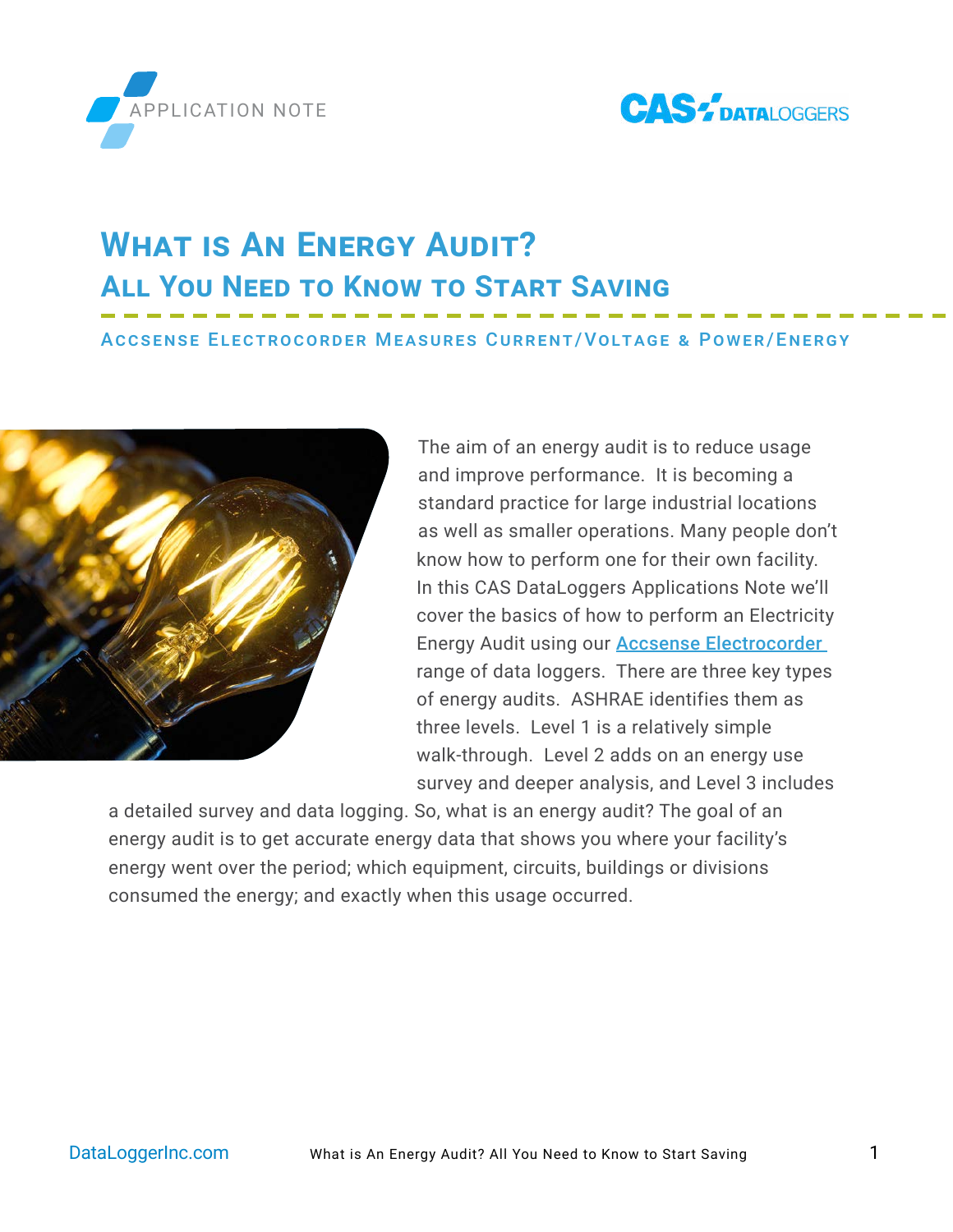



#### How Do You GET STARTED?

Now that you know the answer to the question, "What is An Energy Audit?", your first step is to look at the facility's energy data and any other relevant information that you already have to hand. This data usually takes the form of utility bills, invoices and meter readings. Information like this can tell you a lot historically, but what it won't tell you is:



- Where the energy went;
- Which equipment, circuits, buildings or divisions consumed the energy;
- When this usage occurred

To answer these questions, you need to record data over a period of time, and for this you'll need a data logger.

# WHY SHOULD YOU USE A DATA Logger?

Accsense Electrocorder data loggers have several features which make them useful during the energy auditing process:

- Data Measurement--Identify opportunities to save energy
- Continual Recording Identify performance issues with supply and equipment
- Data Analysis--Calculate the monetary value of future energy savings
- Reliable Operation--Low-cost investment for long term energy savings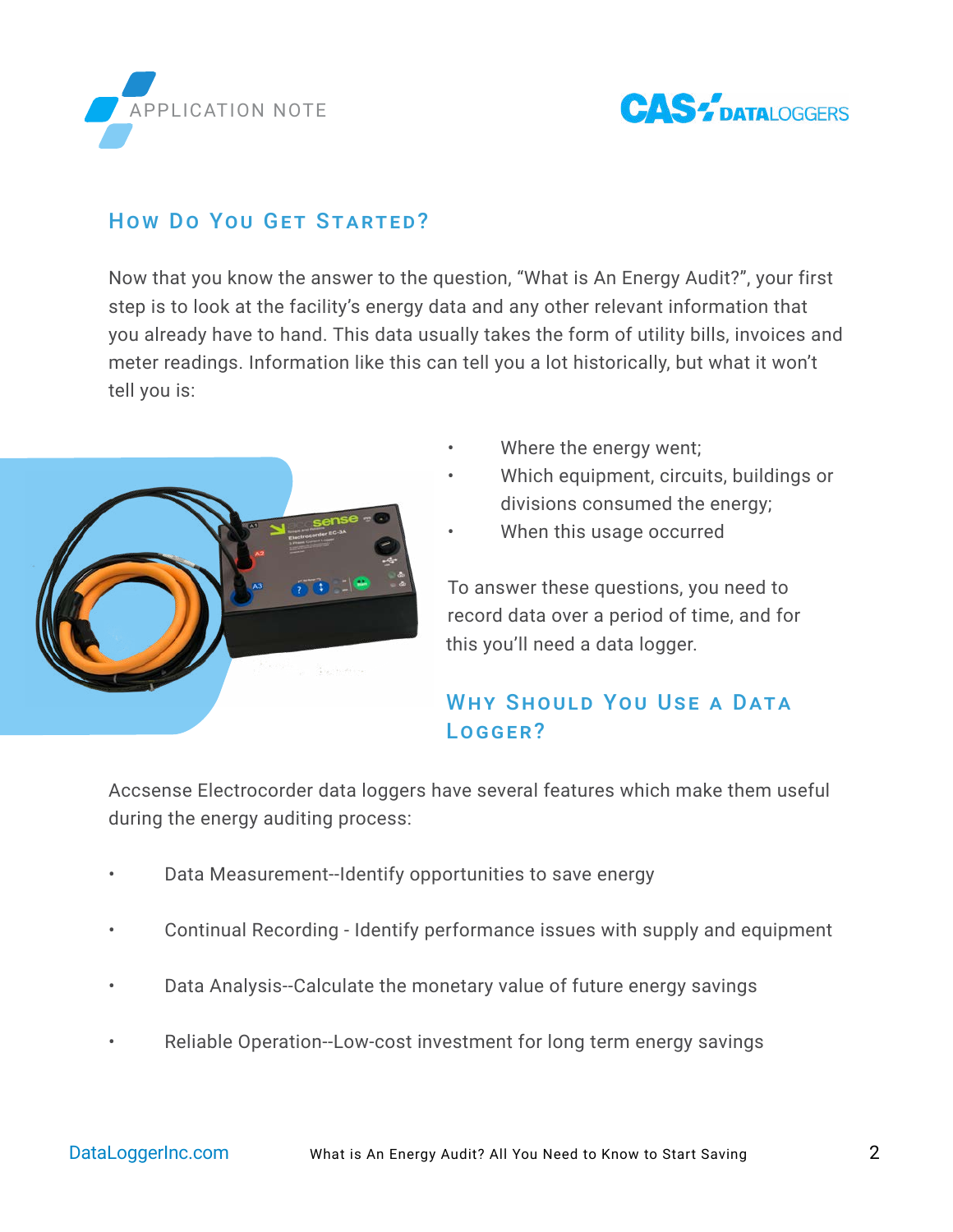



• Analysis & Graphing Software--Included with every Electrocorder logger to allow you to input the system's voltage when using a current-only logger. This lets you identify the power consumption over the logging period, assuming that the voltage is constant. You can also produce graphs as proof of savings. See an **[analysis overview](https://www.youtube.com/watch?v=665iP_mQiJg)** of Electrosoft software.

Accsense Electrocorder samples every channel 16 times per cycle, a cycle being 16ms at 60Hz and 20ms at 50Hz. At the end of each averaging period, 3 quantities are saved for each channel: the True RMS average; the Max, which is the highest cycle value during the period; and the Min, the lowest cycle value. Electrocorder will record all the peaks and troughs which are one cycle or longer, enabling truly detailed metering.

#### DO YOU HAVE CIRCUIT DIAGRAMS?

Before you begin logging data, you'll need to know the electrical layout of the system or premises to be audited. Ask an electrician to explain the wiring diagram for the premises. If you don't have a circuit diagram, you should create one to use in the audit. The diagram will show you the various circuits and connections of your system, and in turn this may help you to determine the best logging points and where to get access for recording.

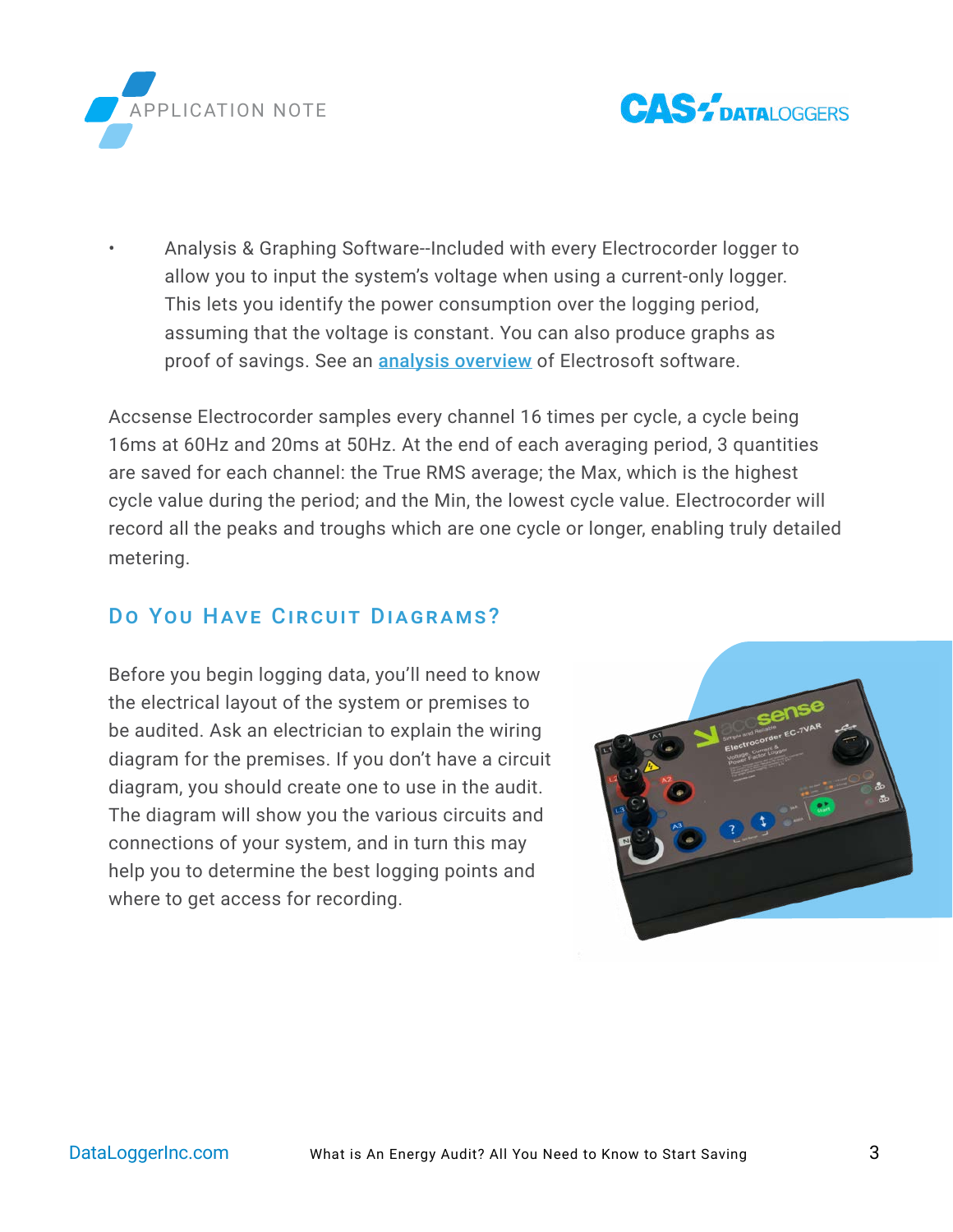



## WHAT VALUES DO YOU NEED TO LOG?

While it's true that to correctly measure power and energy you need to measure voltage, current, power factor and time, it's also true that you don't always need to go to those lengths to perform an energy audit. In fact in many situations you only need to measure current!

The voltage you receive from your utility is not constant: generally consumers have no control over it. However these variations will be fairly cyclic over the period of a day or even a week, so in essence, you can treat voltage as a 'constant' meaning that there's no need to record it. For the purposes of an audit or comparative test (before and after) you can rely on just current data. This makes it much easier for you to get started recording data. With the Electrocorder CT-3A Single and Three Phase Current [Data Logger](https://www.dataloggerinc.com/products/accsense-electrocorder/) you don't need a direct connection to voltage terminals--simply clip the current transformers (CTs) or Rogowski Coils around the conductors and press the data logger's Start button to record.

In specific cases where you do need to log both current and voltage for a more detailed view, the [EC-7VAR Three Phase Voltage and Current Data Logger](https://www.dataloggerinc.com/product/ec-7var-power-energy-data-logger/) is a cost-effective product designed to monitor one, two or three current channels, as well as one, two or three voltage channels. It allows you to monitor the loading and energy consumption of the installation. Power Factor recorded is the phase angle between L1 and A1.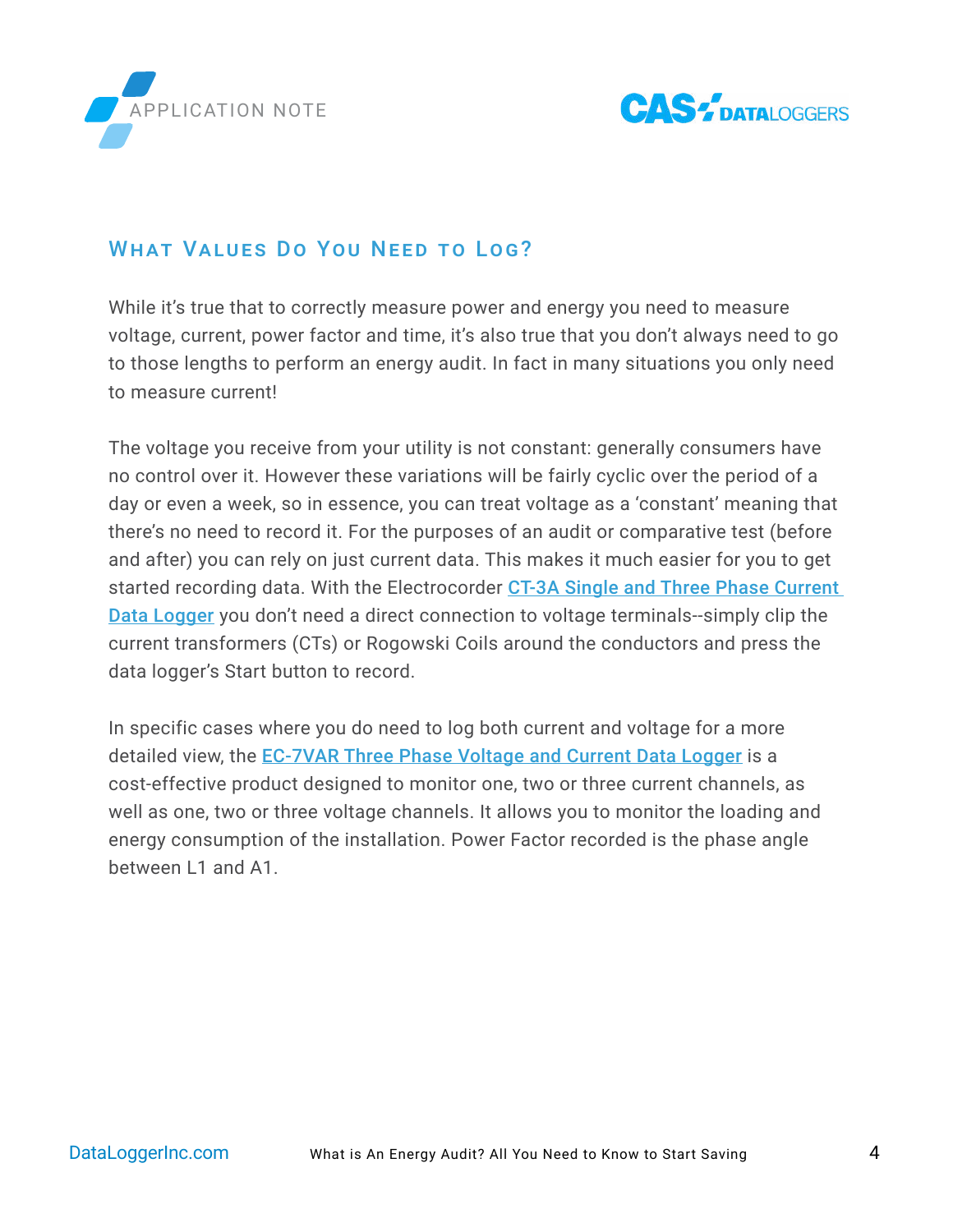



#### How Long Should You Record?

In an energy audit there are two main approaches to data collection:

1. The first method is to start with the incoming power and record your facility's total usage profile over a given period of time. Normally we recommend a minimum of a week. However, if you know that every day's usage is going to be identical, then you can just log for one day on each of the nodes rather than for a week. Start working your way down each of the major circuits, getting a view of the profile, averages and peaks on each.



You will need some time to perform this logging exercise, generally a day or more, up to a week for each circuit that you want to log. For the small system above, it would take a minimum of 9 days, based on logging each of the nine labeled points for 1 day.

 2. The second approach assumes that you have some knowledge of the demand and particularly where or what the big energy consumers are. In this case you go straight for those loads. For example in the diagram above, you may start logging items below the 150A point (that is directly on machines 1 to 3), to see where that 150A is going. In this instance Machine 3 is taking four times as much current as machines 1 and 2. This might be an actionable area for savings.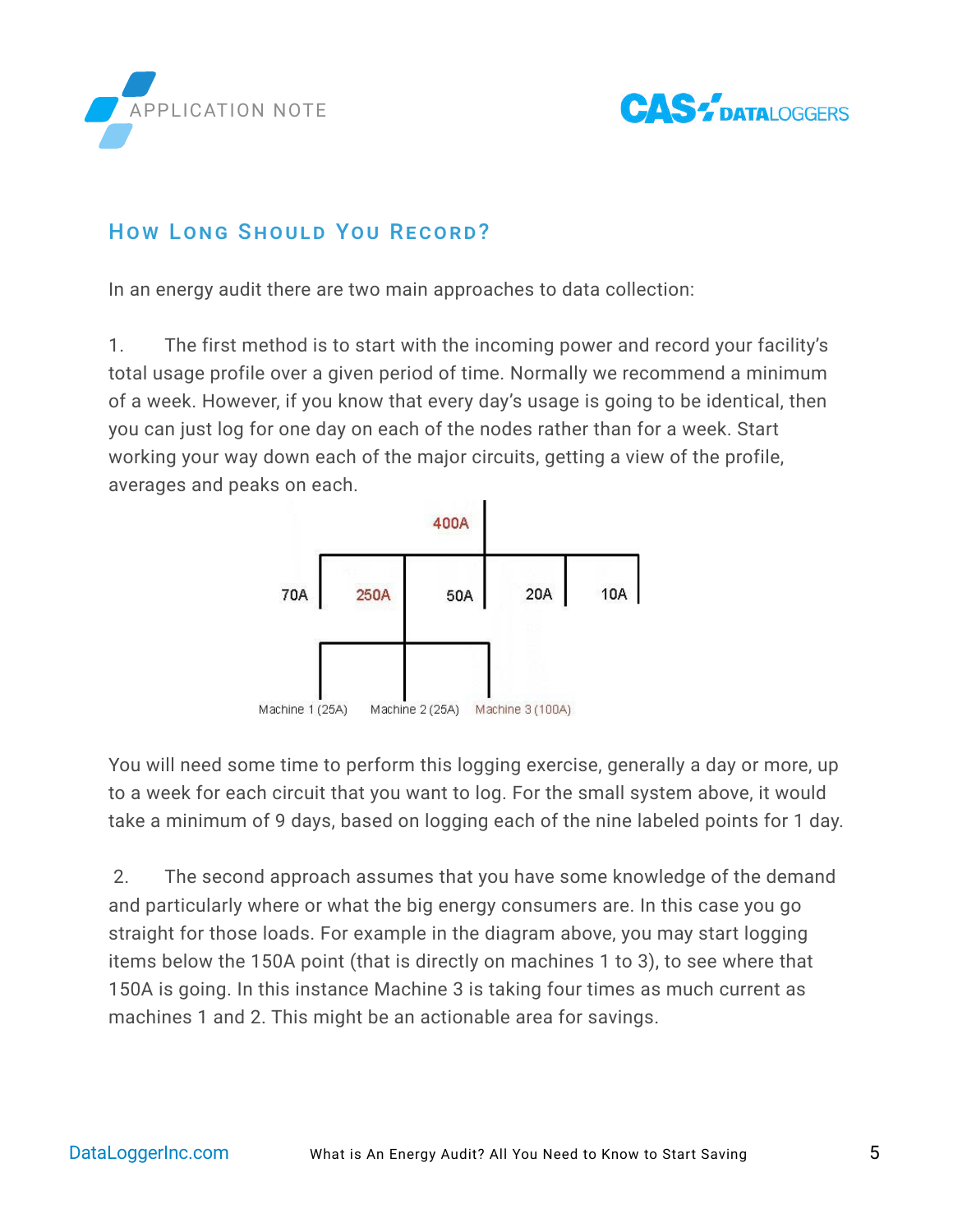



#### HOW CAN YOU PROVE THE RESULTS?

Accsense Electrocorder products include free Electrosoft software allowing you to define the voltage to plot power and energy, then upload recorded data via USB to a PC for analysis. If you log for a period of about a week, Electrosoft analysis software will extrapolate the data and give you estimated power/energy figures for a month, quarter and year. Keep in mind that it's always wise to check the results against your bills to make sure there are no fundamental mistakes.

Likewise it's always a good idea to document the energy audit. Your documentation should note where you logged the data and should also include a brief summary containing weather data, production data, and other business-related data over the logging period. All this will help you to correlate the information in future and spot factors which may have caused anomalies.



Using Electrosoft you can also print out an Audit Output graph showing proof of the details of the facility's energy usage and performance so owners can identify savings areas. This is especially useful for HVAC&R verification.